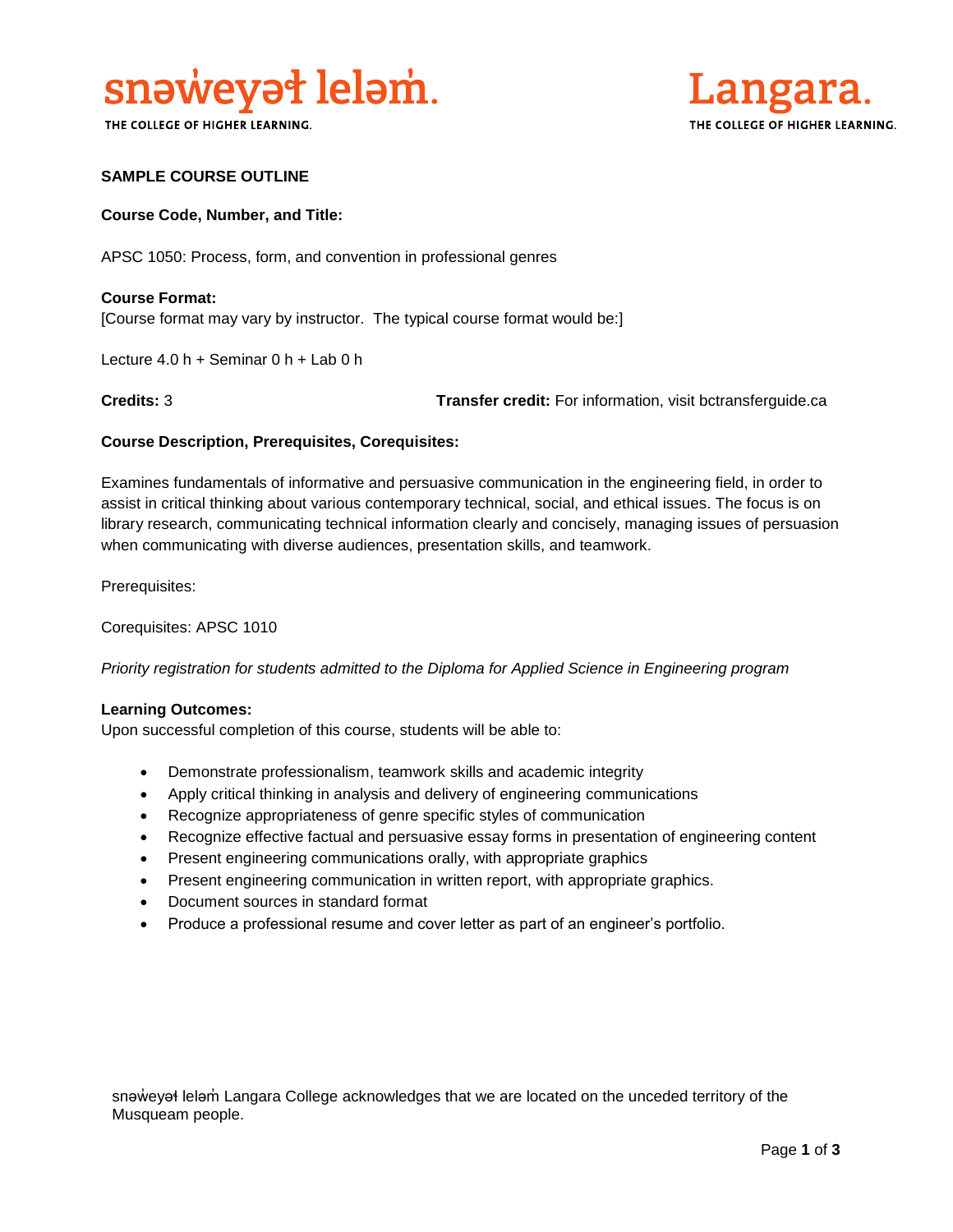

THE COLLEGE OF HIGHER LEARNING.



# **Instructor(s): TBA Office: TBA Phone: 604 323 XXXX Email: TBA**

**Office Hours: TBA** 

# **Textbook and Course Materials:**

[Textbook selection may vary by instructor. An example of texts and course materials for this course might be:}

Optional textbooks:

Dunwoody, B. "Fundamental Competencies". Oxford Press. 2006.

Hirsch, L. "Essential Communication Strategies for Scientists, Engineers, and Technology Professionals". Wiley. 2003.

Stevenson and Whitmore. "Strategies for Engineering Communication". Wiley. 2002.

Note: *This course may use an electronic (online) instructional resource that is located outside of Canada*  for mandatory graded class work. You may be required to enter personal information, such as your name *and email address, to log in to this resource. This means that your personal information could be stored on servers located outside of Canada and may be accessed by U.S. authorities, subject to federal laws. Where possible, you may log in with an email pseudonym as long as you provide the pseudonym to me so I can identify you when reviewing your class work.* 

# **Assessments and Weighting: Final Exam** 20% **Other Assessments % (An example of other assessments might be:) %**

Assignments: 30% Quizzes/Tests: 20% Project: 15% Participation: 15%

Participation format: Attendance, contributing to group discussion and activities

Proportion of individual and group work: Individual: 85% Group: 15%

*This generic outline is for planning purposes only.*